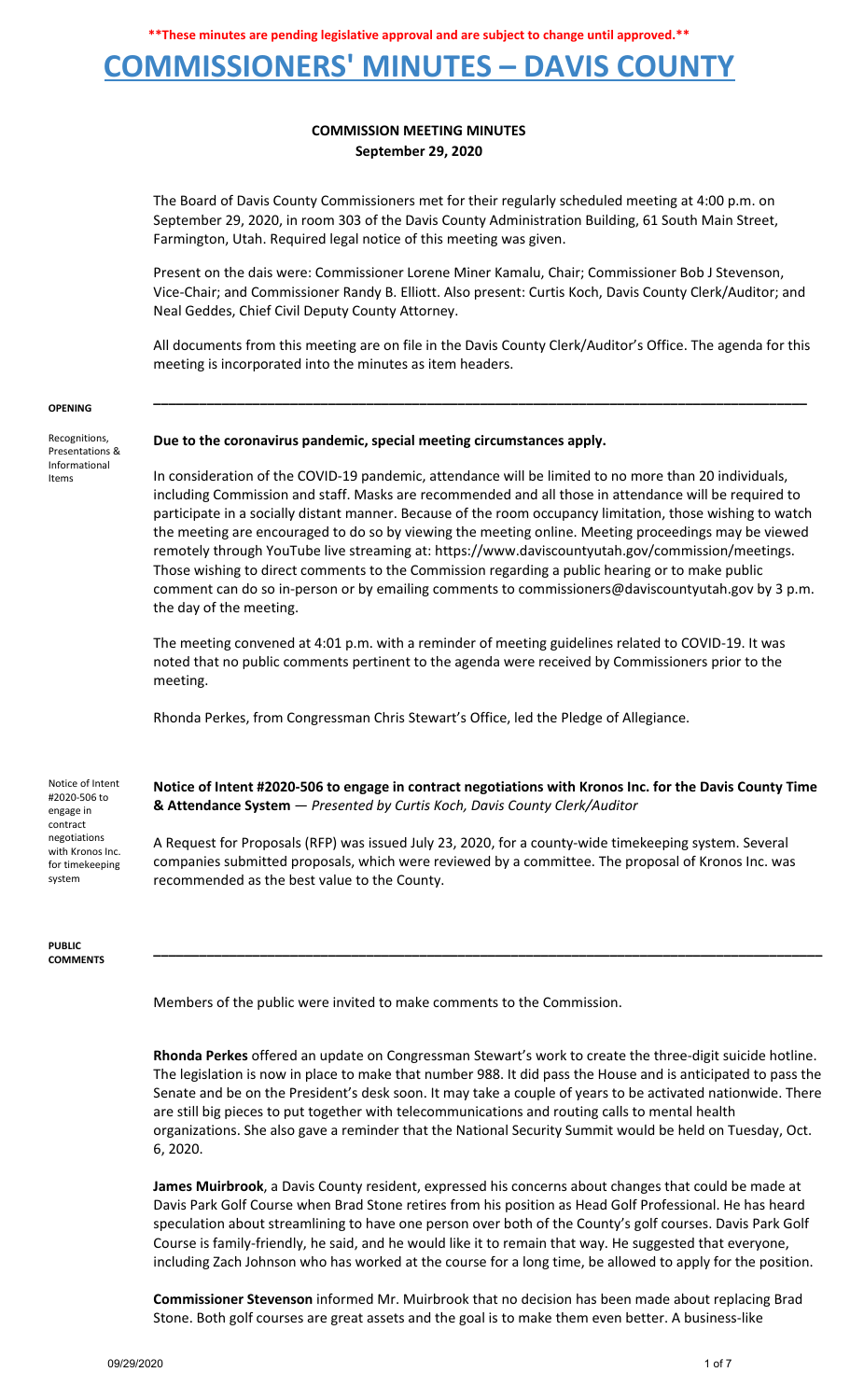### **COMMISSIONERS' MINUTES – DAVIS COUNTY**

approach will be taken to decide what is best for the golf courses, the County, and the citizens. The request to maintain the family-friendly atmosphere at Davis Park Golf Course was noted.

#### **BUSINESS/ ACTION**

Grant Application #2020-507 to Utah Dept. of Public Safety, Division of Emergency Management for Emergency Management Performance Grant (EMPG)

**Grant Application #2020-507 to Utah Dept. of Public Safety, Division of Emergency Management for Emergency Management Performance Grant (EMPG) for financial assistance and technical expertise for Davis County's Emergency Management Program** — *Presented by Commissioner Kamalu*

**\_\_\_\_\_\_\_\_\_\_\_\_\_\_\_\_\_\_\_\_\_\_\_\_\_\_\_\_\_\_\_\_\_\_\_\_\_\_\_\_\_\_\_\_\_\_\_\_\_\_\_\_\_\_\_\_\_\_\_\_\_\_\_\_\_\_\_\_\_\_\_\_\_\_\_\_\_\_\_\_\_\_\_\_\_\_\_\_**

A grant application to the Utah Department of Public Safety, Division of Emergency Management, was presented. The application from the Sheriff's Office is for an Emergency Management Performance Grant (EMPG) for financial assistance and technical expertise for Davis County's Emergency Management Program. It was noted that the County's Emergency Manager, Chad Monroe, has done a lot of work lately and that cities have been writing letters since the windstorm thanking him and his team. The County is very interested in continuing its emergency management leadership. The contract period is 07/01/2020 to 06/30/2021. The receivable amount is \$81,064.61.

Grant Award #2020-508 from Utah Commission on Criminal and Juvenile Justice for Assistant Emergency Manager computer equipment and a body camera for crime lab

Agreement #2020-509 with Metals Manufacturing Co. Bradshaw Door Controls for installation of automatic door operators with actuation devices

Ratification of Agreement #2020-510 with Omnilink for web-based solutions and services, including hardware and software, for ankle monitoring program

Rescind approval of agreement with Lexipol from the Sept. 22, 2020, Davis **County** Commission Meeting

**Grant Award #2020-508 from Utah Commission on Criminal and Juvenile Justice (UCCJJ) for computer equipment to facilitate the needs of Davis County Sheriff's Office Assistant Emergency Manager for large and small scale events/disasters, etc., as well as a body camera for the Crime Lab** — *Presented by Commissioner Kamalu*

A grant award from the Utah Commission on Criminal and Juvenile Justice (UCCJ) was presented. The grant is for computer equipment to facilitate the needs of the Davis County Sheriff's Office's Assistant Emergency Manager, who was recently hired, for large- and small-scale events and disasters. The grant is also for a body camera for the crime lab. The contract period is 10/01/2020 to 03/31/2021. The receivable amount is \$4,500.

**Agreement #2020-509 with Metals Manufacturing Co. Bradshaw Door Controls for installation of two interior and exterior low energy automatic door operators with actuation devices** — *Presented by Commissioner Kamalu*

The agreement with Metals Manufacturing Co. Bradshaw Door Controls is for installation of two low energy automatic door operators, one interior and one exterior, with actuation devices. An additional actuation device will be mounted in the vestibule of the Jail lobby entry. Three quotes have been attached to the agreement. The contract begins 09/29/2020, and there is no ending date. The payable amount is \$3,580.73.

**Ratification of Agreement #2020-510 with Omnilink for web-based solutions and services for monitoring individuals including hardware and software for ankle monitoring program** — *Presented by Commissioner Kamalu*

An agreement with Omnilink was ratified. The agreement is for web-based solutions and services for the monitoring of individuals, including hardware and software for an ankle monitoring program, which has potential to free up space in the County Work Center and to be really good for the individuals who need them. The contract period is 09/23/2020 to 09/23/2022. The cost is based on tiered package lease pricing, so the payable amount is dependent on the number of units leased. GPS hardware plus monitoring software for 10-25 units is \$3.25 per unit; for 26-50 units it is \$3.10, and for 51 or more units it is \$3.00.

**Rescind approval of agreement with Lexipol from the September 22, 2020, Davis County Commission Meeting** — *Presented by Commissioner Kamalu*

Commissioners rescinded approval of an agreement with Lexipol, presented during the Davis County Commission Meeting held on Sept. 22, 2020, because of an inadvertent error in the way Lexipol documents were listed on the agenda. The error was corrected with the following two items.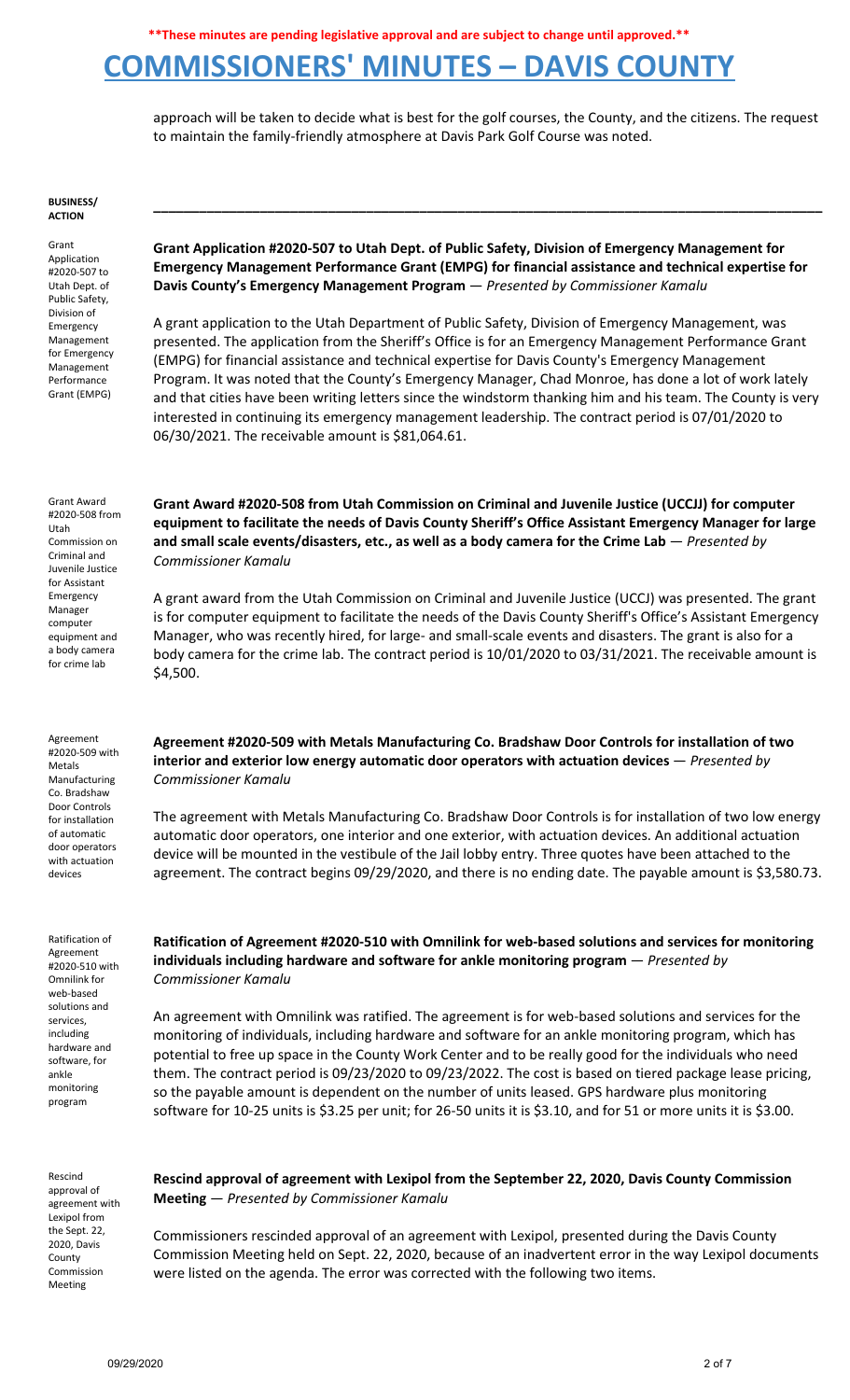# **COMMISSIONERS' MINUTES – DAVIS COUNTY**

Agreement #2015-595-A with Lexipol for daily training bulletins and bulletin management for law enforcement

### **Amendment #2015-595-A with Lexipol for daily training bulletins and daily training bulletin management for Law Enforcement on policy reinforcement training** — *Presented by Commissioner Kamalu*

An amendment was introduced to a contract with Lexipol. The amendment is for daily training bulletins and daily training bulletin management for law enforcement on policy reinforcement training through Lexipol. The contract period is 10/01/2020 to 11/30/2021. The payable amount is \$8,430.

Agreement #2020-511 with Lexipol for policy manual and daily training bulletins, support, cross-reference and specific content extraction for Corrections

Training Reimbursement Agreement #2020-512 with Mark Jonathan Demke

**Agreement #2020-511 with Lexipol for policy manual and daily training bulletins, plus support, cross-reference and specific content extraction for Corrections Division** — *Presented by Commissioner Kamalu*

An agreement with Lexipol was presented. The agreement is for policy manual and daily training bulletins, plus support, cross-reference and specific content extraction for the Corrections Division. The contract period is 09/29/2020 to 09/22/2025. Custody pricing is based on 650 beds for a total payable amount of \$25,087.50.

**Training Reimbursement Agreement #2020-512 with Mark Jonathan Demke for special functions training and basic corrections academy training costs, wages and benefits** — *Presented by Commissioner Kamalu*

A training reimbursement agreement with Mark Jonathan Demke was introduced. The agreement is for special functions training and basic corrections academy, for the cost of training, wages and benefits. The contract period is 09/29/2020 to 09/29/2022. The receivable amount is \$13,630.

**Training** Reimbursement Agreement #2020-513 with Tanner Max Volksen

**Training Reimbursement Agreement #2020-513 with Tanner Max Volksen for special functions training and law enforcement officer training wages, benefits and training academy costs** — *Presented by Commissioner Kamalu*

A training reimbursement agreement with Tanner Max Volksen was also introduced. The agreement is for special functions training and law enforcement officer training, for wages, benefits and the cost of the training academy. The contract period is 09/29/2020 to 09/29/2022. The receivable amount is \$13,830.

**Interlocal Agreement #2020-514 with Bountiful City to establish the County Clerk as the Provider Election**

Interlocal

Agreement #2020-514 with Bountiful City to establish the County Clerk as the Provider Election Officer to provide election services for the 2020 Bountiful City Bond Election

*Commissioner Kamalu* Bountiful City is holding a special bond election. Per Utah Code §20A-5-400.5, the County Clerk must serve

**Officer to provide election services for the 2020 Bountiful City Bond Election** — *Presented by*

as the Provider Election Officer to conduct the election, and Utah Code §20A-5-400.1 requires an interlocal agreement between the political subdivisions to establish the County Clerk as the Provider Election Officer. This is the interlocal agreement with Bountiful City and the County to provide election services for the 2020 Bountiful City Bond Election. No beginning date was given; the contract ending date is 02/01/2021. The County will receive payment only for cost incurred.

Ratification of Agreement #2020-515 with Davis School District to provide funding from Davis County using CARES funds

**Ratification of Agreement #2020-515 with Davis School District to provide funding from Davis County using CARES funds** — *Presented by Commissioner Kamalu*

An agreement with Davis School District was ratified. The agreement provides funding to the School District from Davis County CARES (Coronavirus Aid, Relief, and Economic Security) funding. The list uses are in Attachment A. If the federal government extends the time for expenditure of CRF (Coronavirus Relief Fund) funds, this agreement may be extended. This is a cooperation between the County and Davis County School District, which is not part of County government. The School District had a lot of expenses to respond to the pandemic and start the 2020-21 school year, and needed more money. Education for children is one of the most important places to put funding in response to the pandemic. The contract period is 09/24/2020 to 11/30/2020. The payable amount is \$3,571,000.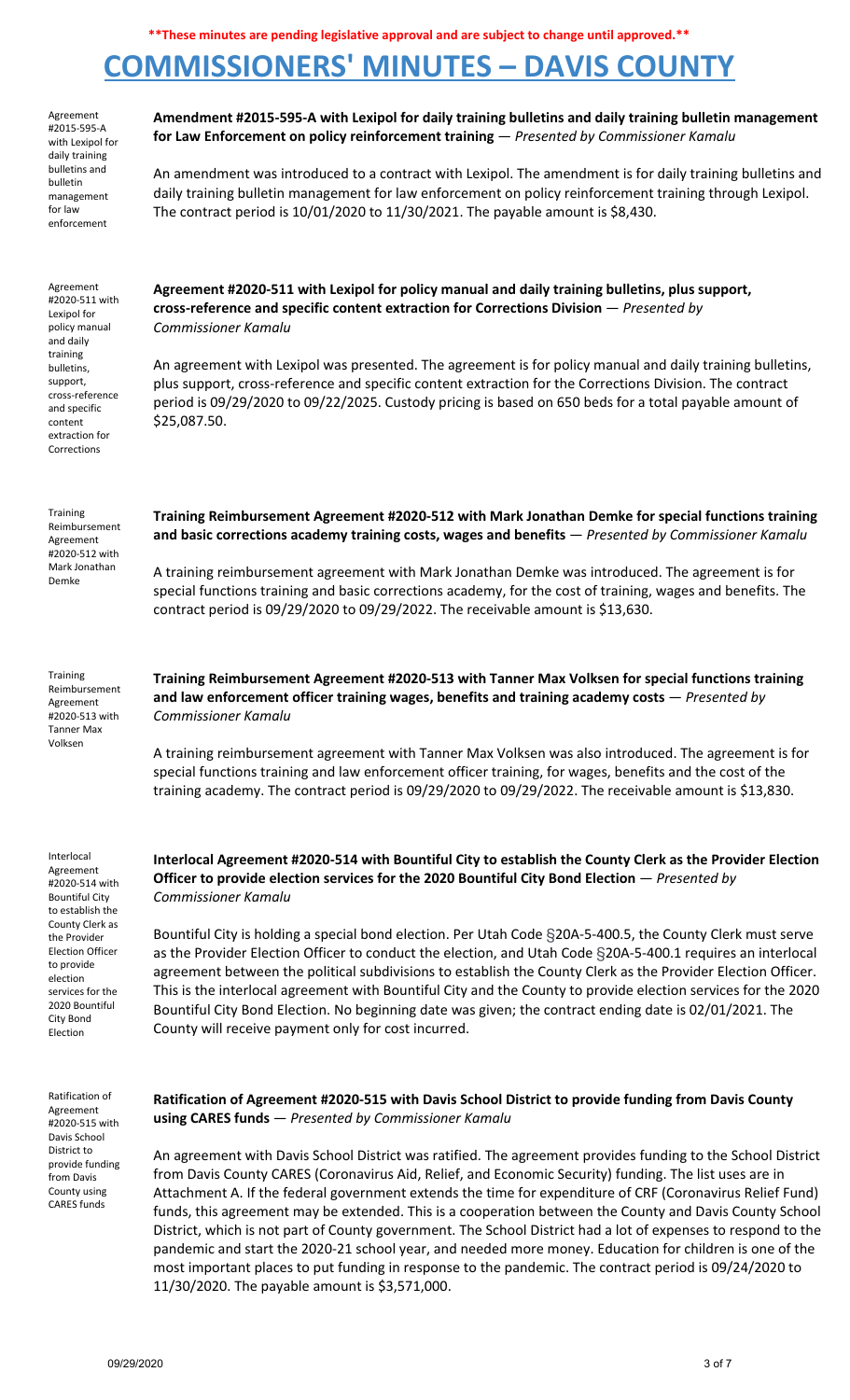## **COMMISSIONERS' MINUTES – DAVIS COUNTY**

Resolution #2020-516 reallocating approved CARES funds to appropriate expense accounts

Donation Agreement #2020-517 with Stanley Holbrook for donation of three historical abstract books

**Resolution #2020-516 reallocating approved CARES funds to appropriate expense accounts, pursuant to U.C.A.** §**17-36-23** — *Presented by Curtis Koch, Clerk/Auditor*

A resolution reallocating approved CARES funds to appropriate expense accounts, pursuant to Utah Code Annotated §17-36-23 was presented. The contract period is 09/29/2020 to 12/31/2020. The amount to be reprogrammed is \$585,213.

**Donation Agreement #2020-517 with Stanley Holbrook for the donation of three historical abstract books** — *Presented by Commissioner Kamalu*

A donation agreement with Stanley Holbrook was introduced. The agreement is for three historical abstract books to be donated to the Clerk/Auditor's Office. The books have been passed down through the Holbrook family, beginning in the 1800s with Joseph Holbrook who was a pioneer and judge in Davis County. [After receiving the books, it was learned they were not as old as believed but do record the history of certain pieces of property.] Stanley Holbrook approached the County to donate the books in the interest of long-term preservation of County history. The contract period begins 10/06/2020, and there is no ending date.

A question was asked about whether it would be better to house the items in a university archive. There has been some discussion in recent years about where best to house historical records. If the County decides not to keep a record, it can be transferred to the Utah State Archives. The County loses control of records transferred to the State, and there is some value to keeping them in the County. People can request to view records at the County by appointment. Discussion was had about the need for proper care of historical records. The Clerk/Auditor is responsible for keeping many records and said tremendous steps forward have been taken over the past few years. A past attempt at a humidity controlled vault did not work, but budget requests have been made for preservation funding and used with a matching grant from the State for improved storage. All marriage licenses, going back to the 1800s, were digitized. In the future, the Clerk/Auditor would like to update his department's records vault to be similar to the Recorder's Office vault.

Amendment #2019-174-E with Utah Office for Victims of Crime for change in personnel on the VOCA grant and change in approved budget

Memo of Understanding #2020-518 with the Utah Attorney General's Office for a grant award for the ICAC Task Force

Amendment #2019-174-E with the Utah Office for Victims of Crime for a change in personnel for who will **be on the VOCA grant and change in approved budget for VOCA Grant Year 2** — *Presented by Commissioner Kamalu*

An amendment to a contract with the Utah Office for Victims of Crime was presented. The amendment is for a change in personnel regarding who will be on the Utah Victims of Crime Act (VOCA) grant and for a change in the approved budget for year two of the grant, which is 2020-2021. The contract period is 07/01/2020 to 06/30/2021. The receivable amount is \$5,784.54, which is an increase from the previous amount awarded.

**Memo of Understanding #2020-518 with the Utah Attorney General's Office for 2020-2021 grant award for Internet Crimes Against Children (ICAC) Task Force** — *Presented by Commissioner Kamalu*

A Memo of Understanding with the Utah Attorney General's Office, for a 2020-2021 grant award for the Internet Crimes Against Children (ICAC) Task Force, was presented. The contract period is 07/01/2020 to 06/30/2021. The receivable amount is \$14,000.

Agreement #2020-519 with Hunt Electric for backup generator at the Davis County Health Department

**Agreement #2020-519 with Hunt Electric for a backup generator at the Davis County Health Department** — *Presented by Commissioner Kamalu*

An agreement with Hunt Electric was presented. The agreement is for a backup generator for the Davis County Health Department, and includes the electrical equipment, the wall enclosure, and the concrete pad installation at the Health Department. The generator will keep refrigerators running in the event of a power outage to preserve virus vaccine. The contract period is 09/29/2020 to 11/30/2020. The payable amount is \$56,680.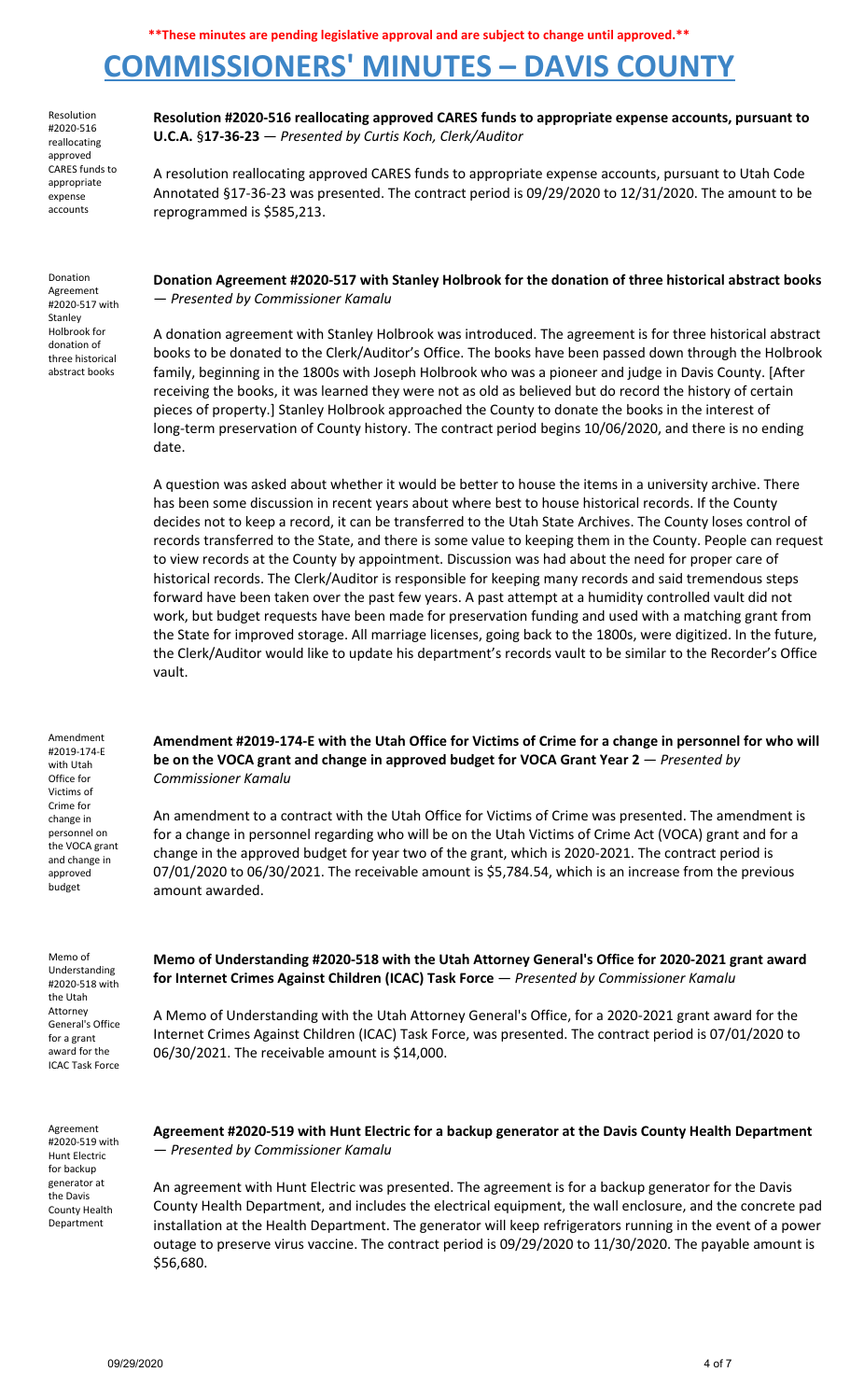## **COMMISSIONERS' MINUTES – DAVIS COUNTY**

Finalize Quitclaim Deed #2016-462-B to UDOT and receive closing documents from Cottonwood Title Company as part of a negotiated sell of surplus real property known as part of Tax ID 12-033-0036 in West Point **Finalize Quitclaim Deed #2016-462-B to Utah Dept. of Transportation and receive closing documents from** Cottonwood Title Company as part of a negotiated sell of surplus real property known as part of Tax ID **12-033-0036 (200 S Drain and 2000 West in West Point)** — *Presented by Commissioner Kamalu* A request was made to Finalize a Quitclaim Deed and receive closing documents from Cottonwood Title Company as part of a negotiated sell to the Utah Department of Transportation on the sale of surplus real property known as part of Tax ID #12-033-0036. No beginning or ending dates were given. The receivable amount is \$58,100. Later in the meeting, prior to Commissioners voting on Business and Action items, Davis County Property Manager Tony Thompson explained why there was a difference between the amount of \$58,600 listed on contract paperwork and the \$58,100 listed on the contract summary sheet. This item supplements Davis County Contract #2016-462-A, which was an Enter and Construct agreement with UDOT. At the time of the Enter and Construct agreement, UDOT paid \$500 to be credited toward the total purchase price of \$58,600. This piece of property was acquired during the widening of 2000 West and construction of an interchange at 2000 West and Highway 193. The paperwork started in 2016 but was delayed as changes were suggested and went through Utah State channels to make it satisfactory to the County Attorney's Office. Amendment #2018-574-D with Utah Dept. of Health for additional EPICC funding and updated special provisions contract activities **Amendment #2018-574-D with the Utah Department of Health for additional Environment, Policy and Improved Clinical Care (EPICC) funding and updated special provisions contract activities** — *Presented by Commissioner Kamalu* The fourth amendment to a contract with the Utah Department of Health was introduced. This is the fourth amendment to the contract and is for additional Environment Policy and Improved Clinical Care (EPICC) funding and updated special provisions contract activities. The contract period is 09/30/2020 to 09/29/2021. The receivable amount is \$158,946.42. Memo of Understanding #2020-520 with Utah Office of Tourism for CARES funding for Meet in Utah **Ratification of Memo of Understanding #2020-520 with Utah Office of Tourism for CARES grant funding for Meet in Utah** — *Presented by Commissioner Kamalu* A Memo of Understanding with the Utah Office of Tourism was ratified. The MOU is for CARES grant funding for Meet in Utah. The money is specifically to help conference centers, which have been hit hard in the pandemic. The contract period is 09/22/2020 to 12/31/2020. The receivable amount is \$136,000. Agreement #2020-521 with Sorenson Advertising dba Relic for website redesign for Davis County Tourism **Agreement #2020-521 with Sorenson Advertising dba Relic for website redesign for Davis County Tourism** — *Presented by Commissioner Kamalu* An agreement with Sorenson Advertising, doing business as Relic, was presented. The agreement is for website redesign for Davis County Tourism. The contract period is 09/29/2020 to 12/31/2021. The payable amount is \$36,000. Agreement #2020-522 with Simple Treasures for rental space for boutique show at Legacy Events Center **Agreement #2020-522 with Simple Treasures for rental space for boutique show at the Davis County Legacy Events Center** — *Presented by Commissioner Kamalu* An agreement with Simple Treasures, for rental space at the Legacy Events Center for a holiday craft and boutique show, was presented. The contract period is 11/08/2020 to 11/14/2020. The receivable amount is \$7,550. Clarification #2012-330-C from Forte Payments with regard to settlement funds and agreement for credit card transactions **Clarification #2012-330-C from Forte Payments with regard to the settlement funds and the agreement (2012-0330-B) in regards to credit card transactions for various Davis County departments** — *Presented by Commissioner Kamalu* A clarification from Forte Payments, relating to settlement funds and Agreement #2012-0330-B in regard to credit card transactions for the various Davis County Departments that use Forte, was introduced. The contract period began 07/01/2020 and there is no ending date. There are various payables and receivables.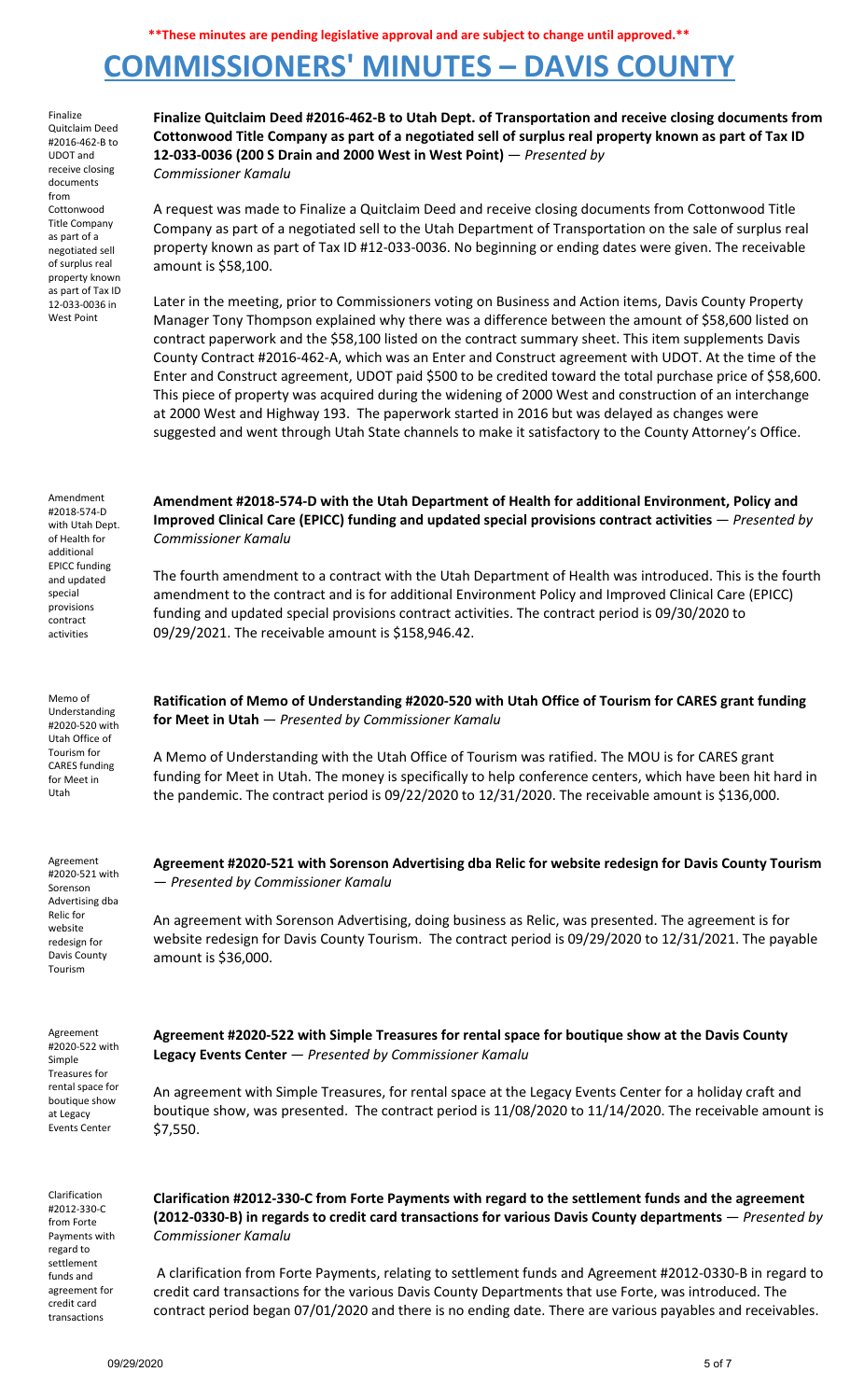# **COMMISSIONERS' MINUTES – DAVIS COUNTY**

Amendment #2020-435-A with Asphalt Preservation for additional scope of work on Mutton Hollow slurry seal project

**Amendment #2020-435-A with Asphalt Preservation for additional scope of work for pavement marking on Mutton Hollow slurry seal project (#2020-435)** — *Presented by Commissioner Kamalu*

An amendment was introduced to a contract with Asphalt Preservation for additional scope of work for pavement marking on the Mutton Hollow slurry seal project. The contract period is 09/29/2020 to 10/29/2020. The payable amount is \$3,615.

| Agreement<br>#2020-523 with<br>Structure<br>Works Inc. for<br>installation of<br>security<br>equipment at<br>the new<br>Clearfield<br>Library site | Agreement #2020-523 with Structure Works Inc. for installation of security equipment at the Clearfield<br>Library - Presented by Commissioner Kamalu<br>An agreement with Structure Works Inc., for security cameras in the new Clearfield Library construction |
|----------------------------------------------------------------------------------------------------------------------------------------------------|-----------------------------------------------------------------------------------------------------------------------------------------------------------------------------------------------------------------------------------------------------------------|
|                                                                                                                                                    | area, was introduced. The contract period begins 09/29/2020, and there is no ending date; the contract<br>completion is when both parties are satisfied. The payable amount is \$67,180.93.                                                                     |
|                                                                                                                                                    | Commissioners commented that the new library is taking shape in a very prominent location on the corner<br>opposite of the Health Department building in Clearfield City.                                                                                       |
| Agreement<br>#2020-524 with<br>PluralSight for<br>online training                                                                                  | Agreement #2020-524 with PluralSight for online training module licenses (29) $-$ Presented by<br>Commissioner Kamalu                                                                                                                                           |
| module licenses                                                                                                                                    | A contract renewal with PluralSight, for 29 online training module licenses, was presented. The contract<br>period is 09/30/2020 to 09/29/2020 [09/29/2021]. The payable amount is \$15,111.90.                                                                 |

Agreement #2020-525 with James Ivie for property appeals hearing officer services

**Agreement #2020-525 with James Ivie for property appeals hearing officer services** — *Presented by Commissioner Kamalu*

An agreement with James (Jim) Ivie was presented for Mr. Ivie's services as property appeals hearing officer. The contract period is 09/29/2020 to 02/28/2025. The payable amount is \$45 per hour.

> Motion to Approve Business and Action Items Presented: Com. Stevenson Seconded: Com. Elliott All voted Aye

Commissioner Elliott moved to recess to the Board of Equalization. Commissioner Stevenson seconded the motion. All voted Aye.

| <b>BOARD OF</b><br><b>EQUALIZATION</b> |                                                                                                                                                                                                     |
|----------------------------------------|-----------------------------------------------------------------------------------------------------------------------------------------------------------------------------------------------------|
| Property Tax<br>Register               | Property Tax Register matters were presented by Curtis Koch, Davis County Clerk/Auditor, as follows:                                                                                                |
|                                        | <b>Auditor's Adjustments, Appeals</b><br>• A report with recommended Approval of Land and Value Change totaling \$872,379<br>• A report with various parcels listed recommending No Change in Value |

- **Auditor's Adjustments, Abatements**
- A report with various recommended abatements totaling \$19,746.11
- **Auditor's Corrections**
- Two Veteran Tax Exemption Abatements for 2019

• One parcel listed as being exempt because an exempt entity sold a portion of the property; it will go back on the tax rolls now that it is away from an exempt entity, in this case Davis School District **Assessor's Adjustments**

• A report with Assessor-initiated corrections totaling \$152,251